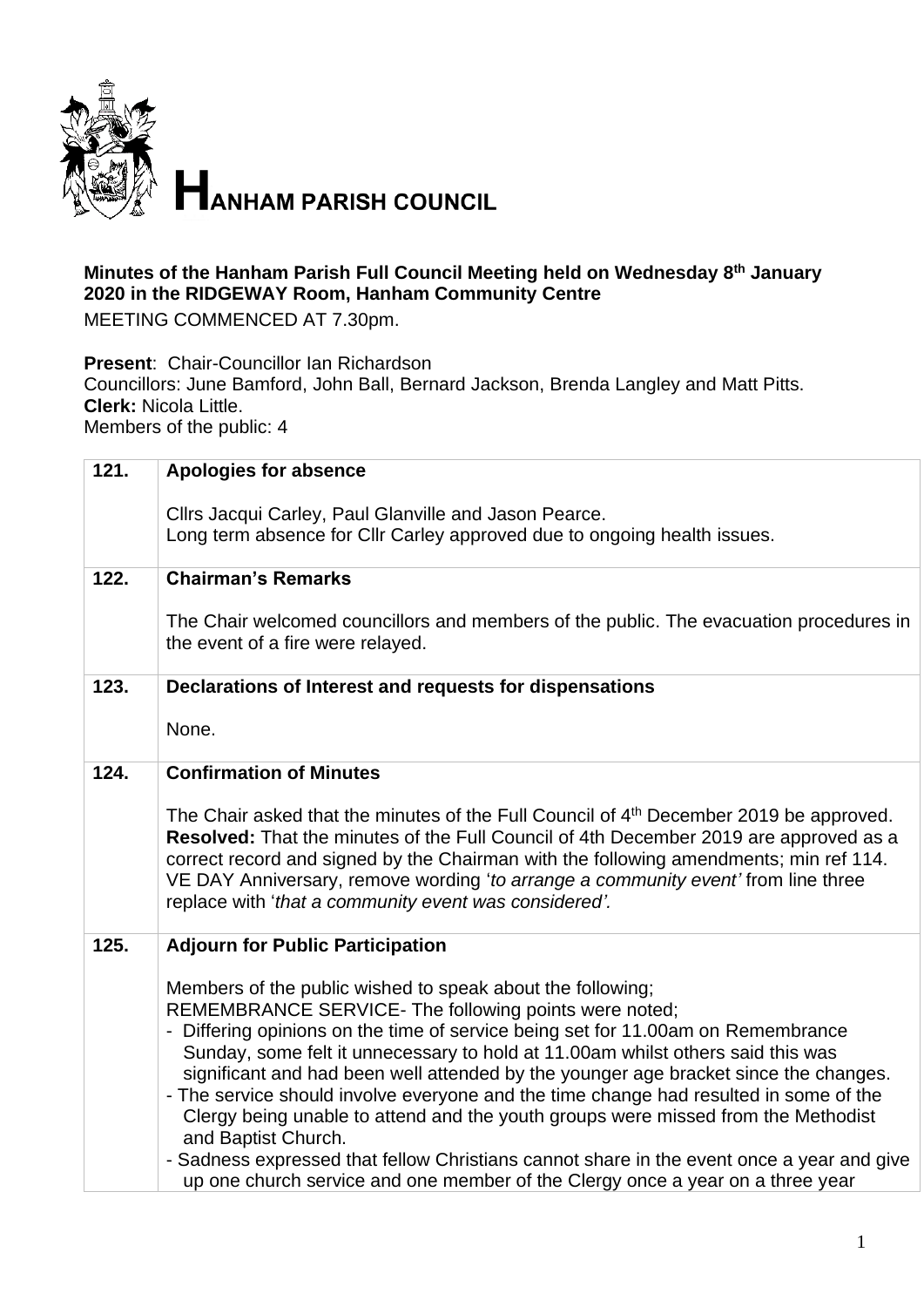|      | rotation. The churches stance denied the wider community the chance to have a<br>service at 11.00am                                                                                                                                                                                                                                                                                       |
|------|-------------------------------------------------------------------------------------------------------------------------------------------------------------------------------------------------------------------------------------------------------------------------------------------------------------------------------------------------------------------------------------------|
|      | - If no compromise can be reached a secular act of service could be considered<br>- Churches are keen to participate in the event however they had not been fully consulted,<br>only told what was to happen and the Order of Service reflected this.<br>All parties involved in the Service of Remembrance need to work together and Hanham                                              |
|      | Parish Council should not arrange without consultation.<br>CAROL SERVICE - The parish council were asked by one of the local clergy if they had                                                                                                                                                                                                                                           |
|      | any objections to a Christmas Carol Service being held in the memorial garden, possibly<br>on 22nd December 2020. Councillors had no objections and pointed out that the land did<br>not belong to them, however permission had already been sought from Hanham<br><b>Community Centre.</b>                                                                                               |
|      | YOUTH CLUB, reports of illegal parking in the community centre by parents of youths<br>using the centre.                                                                                                                                                                                                                                                                                  |
|      | Councillors are unable to assist this is a private car park.                                                                                                                                                                                                                                                                                                                              |
|      | YOUTH CLUB, swing barrier attached to the wall of the community centre that allows<br>access to the car park at the rear of the library and youth centre is being closed most<br>evenings preventing the community centre access. This is being used as an outdoor<br>activity area in addition to the basketball court. Has permission from South Glos Council<br>been granted for this? |
|      | District Councillor issue, and they will look into this.                                                                                                                                                                                                                                                                                                                                  |
|      | FRIDAY NIGHT PROJECT, a former District and Hanham Parish Councillor addressed<br>the council. The history of the project was explained and grave concerns were expressed<br>regarding the proposals from Creative Youth Network to change the night, content and<br>reduce numbers.                                                                                                      |
|      | The presentation given at a past meeting to the two parish councils by different CYN staff<br>was remarkably different in content. This had led to some confusion over a joint<br>agreement on the future of the project moving forward.                                                                                                                                                  |
|      | <b>Report from District Councillors</b>                                                                                                                                                                                                                                                                                                                                                   |
|      | Nothing to report.                                                                                                                                                                                                                                                                                                                                                                        |
| 126. | <b>Meeting Reconvened</b>                                                                                                                                                                                                                                                                                                                                                                 |
| 127. | <b>Remembrance Day Service in Hanham</b>                                                                                                                                                                                                                                                                                                                                                  |
|      | CIIr Ian Richardson responded to the comments made during public participation at the                                                                                                                                                                                                                                                                                                     |
|      | December 2019 meeting. An apology had been emailed to the Chair following some<br>comments made during public participation at the December meeting. This was gratefully                                                                                                                                                                                                                  |
|      | acknowledged. The Chair also took the opportunity to apologise for the mix up over the<br>wreath orders and the error in the Order of Service.                                                                                                                                                                                                                                            |
|      | The involvement of the parish council was explained. Following the withdrawal of support<br>from the British Legion no one group wanted to take on the responsibility of organising the                                                                                                                                                                                                   |
|      | Remembrance Service. Cllr Ian Richardson had offered his services with the agreement                                                                                                                                                                                                                                                                                                      |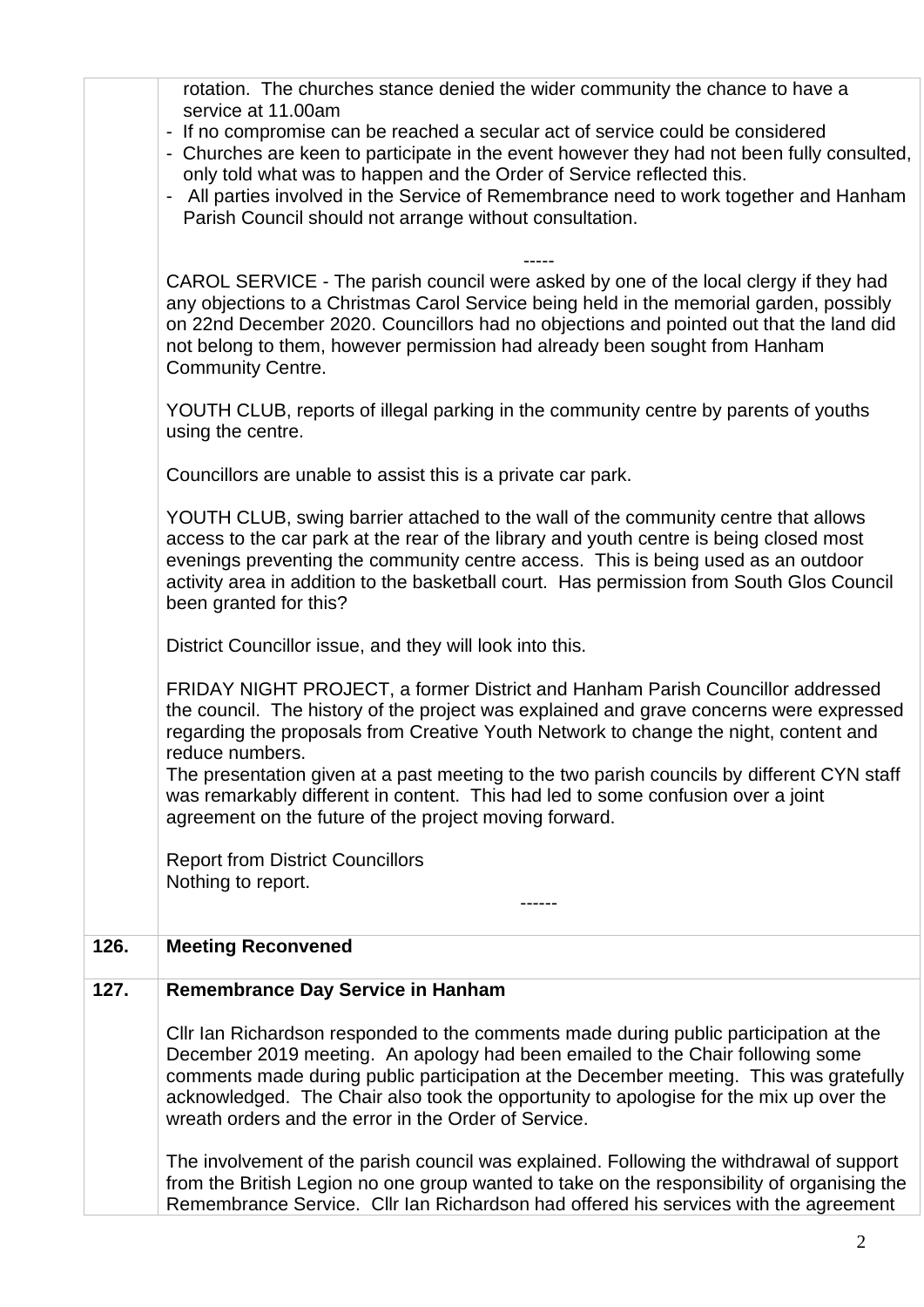|      | of the parish council. It was not his intention to cause any upset and he had thought that<br>everyone was on board with the decision to continue with 11.00am service and that Rev<br>Charles was willing to participate in the service with the agreement/support of other local<br>Clergy.                                                                         |
|------|-----------------------------------------------------------------------------------------------------------------------------------------------------------------------------------------------------------------------------------------------------------------------------------------------------------------------------------------------------------------------|
|      | Due to the complaints received the decision of this council was how to move forward.                                                                                                                                                                                                                                                                                  |
|      | Cllr June Bamford had grave misgivings about the continued support of the parish council<br>for this event, which would commit future councillors.                                                                                                                                                                                                                    |
|      | Motion: put by Cllr J Bamford to relinquish the lead co-ordinators role and hand the<br>Remembrance Day arrangements back to the local churches and the parish council would<br>offer assistance if required.<br>Seconded by Cllr Ian Richardson.<br>Put to the vote. 1 in favour, 4 against, NOT CARRIED.                                                            |
|      | Councillors held a general discussion, the majority felt that the parish council should play a<br>role but no one person should be in control and this should be a combined effort with all<br>parties. It was hoped that there would always be a religious element within the<br>Remembrance Services.                                                               |
|      | Resolved: Cllr Ian Richardson will be the point of contact for the parish council and will<br>work jointly with Hanham Community Centre and Rev Peter Cook who will represent the<br>local Clergy on this issue. The matter of the 11.00am start will remain in place until a<br>meeting takes place later this year with the above named when this can be discussed. |
| 128. | <b>Planning Matters</b>                                                                                                                                                                                                                                                                                                                                               |
|      |                                                                                                                                                                                                                                                                                                                                                                       |
|      | a) No planning applications to consider.                                                                                                                                                                                                                                                                                                                              |
|      | b) None.                                                                                                                                                                                                                                                                                                                                                              |
| 129. | <b>Finance</b>                                                                                                                                                                                                                                                                                                                                                        |
|      | The Chair provided a verbal report. All current expenditure is within budget.<br>a)                                                                                                                                                                                                                                                                                   |
|      | <b>Balances of accounts</b>                                                                                                                                                                                                                                                                                                                                           |
|      | As at 8 <sup>th</sup> January 2020                                                                                                                                                                                                                                                                                                                                    |
|      | £<br>H.S.B.C. Treasurers Account                                                                                                                                                                                                                                                                                                                                      |
|      | 43.45<br>H.S.B.C. Money Manager Account<br>56,470.39                                                                                                                                                                                                                                                                                                                  |
|      | H.S.B.C. Election Account (earmarked reserves)<br>21,825.36                                                                                                                                                                                                                                                                                                           |
|      | H.S.B.C. High Interest bond (earmarked reserves)<br>11,800.16                                                                                                                                                                                                                                                                                                         |
|      | <b>Nat West Community Fund</b><br>50,168.65                                                                                                                                                                                                                                                                                                                           |
|      | 140,308.01                                                                                                                                                                                                                                                                                                                                                            |
|      | <b>Resolved:</b> payments approved from the schedule provided, along with the following<br>b)<br>late invoices.<br>- Hanham Community Centre, room hire £192.00<br>- Creative Youth Network, Friday Night Project Jan to March 2020, £937.50<br>- Friends of Hanham Churchyard, annual donation, £30.00                                                               |
|      |                                                                                                                                                                                                                                                                                                                                                                       |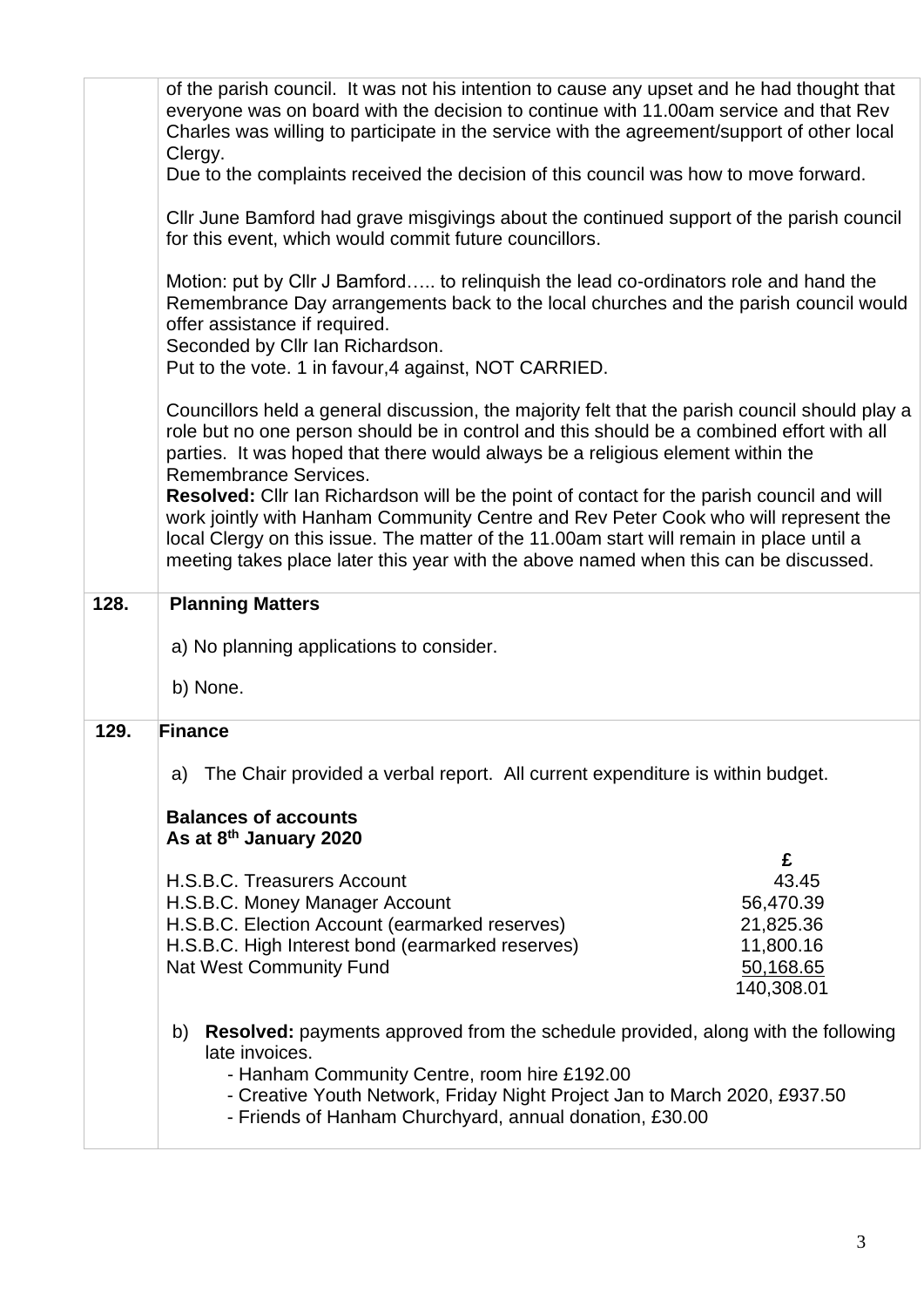| 130. | <b>Internal Audit Report</b>                                                                                                                                                                                                                                                                                                                                                                                                                                                       |
|------|------------------------------------------------------------------------------------------------------------------------------------------------------------------------------------------------------------------------------------------------------------------------------------------------------------------------------------------------------------------------------------------------------------------------------------------------------------------------------------|
|      | The report from the internal audit dept. at SGC was presented to full council. Councillors<br>noted that a High Standard had been achieved with significant strengths to be<br>commended. The Clerk was given thanks for the work undertaken in achieving this.<br>There were two advisory points for the Clerks attention;                                                                                                                                                        |
|      | the hazards when undertaking the inspection of the bench seats and bus shelters<br>should be defined.                                                                                                                                                                                                                                                                                                                                                                              |
|      | An up to date DSE assessment should be completed by the Chair and Clerk at the<br>next risk assessment for Clerks home working.                                                                                                                                                                                                                                                                                                                                                    |
|      | The Clerk addressed the council on one key action that had been identified<br>The Council must endeavour to reduce the general reserves it has accumulated.                                                                                                                                                                                                                                                                                                                        |
|      | The internal auditor had explained to the Clerk that due to the above one of their 'controls'<br>relating to adequate reserves against budgetary requirements could only be recorded as<br>partially achieved. This could have serious implications to the council at year end as new<br>regulations were being put in place meaning that future controls could only be recorded as<br>achieved or failure to achieve.                                                             |
|      | The Clerk reiterated to council the serious implications of this; the matter had been raised<br>in the past and duly minuted. It was the councillors' responsibility to address the position<br>as the Clerk could not be held accountable if councillors refused to spend reserves.                                                                                                                                                                                               |
|      | A discussion took place and it was agreed that this needed urgent attention.<br>Resolved: Councillors J Ball, J Bamford, B Jackson, B Langley, M Pitts and I Richardson<br>will arrange an informal meeting to come up with some suggestions for expenditure. This<br>will then be determined at full council in February.<br>Clerk will contact the internal auditor to ascertain if an action plan for expenditure will be<br>acceptable for the end of year audit requirements. |
| 131. | <b>Revised Code of Conduct</b>                                                                                                                                                                                                                                                                                                                                                                                                                                                     |
|      | <b>Resolved:</b> Revised code of conduct approved as recommended by the Committee for<br>Standards in Public Life, SGC.                                                                                                                                                                                                                                                                                                                                                            |
| 132. | <b>Street Cleansing Services</b>                                                                                                                                                                                                                                                                                                                                                                                                                                                   |
|      | Cllr June Bamford spoke again about her concerns at the amount of litter in certain areas<br>of Hanham. She asked councillors to consider buying back some additional services from<br>South Glos Council for a cleansing operative a few hours a week.                                                                                                                                                                                                                            |
|      | Enquiries had already been made with Gary Meddick, StreetCare Operations Manager<br>and he had been able to provide hourly rates for additional services.                                                                                                                                                                                                                                                                                                                          |
|      | Councillors wish to satisfy themselves that as to what cleansing services and standards<br>SGC were providing in Hanham at present. It was felt that a member of the cleansing<br>team should be invited to the next parish meeting.                                                                                                                                                                                                                                               |
|      | <b>Resolved:</b> Clerk to contact Gary Meddick and invite him to the next meeting of the parish<br>council.                                                                                                                                                                                                                                                                                                                                                                        |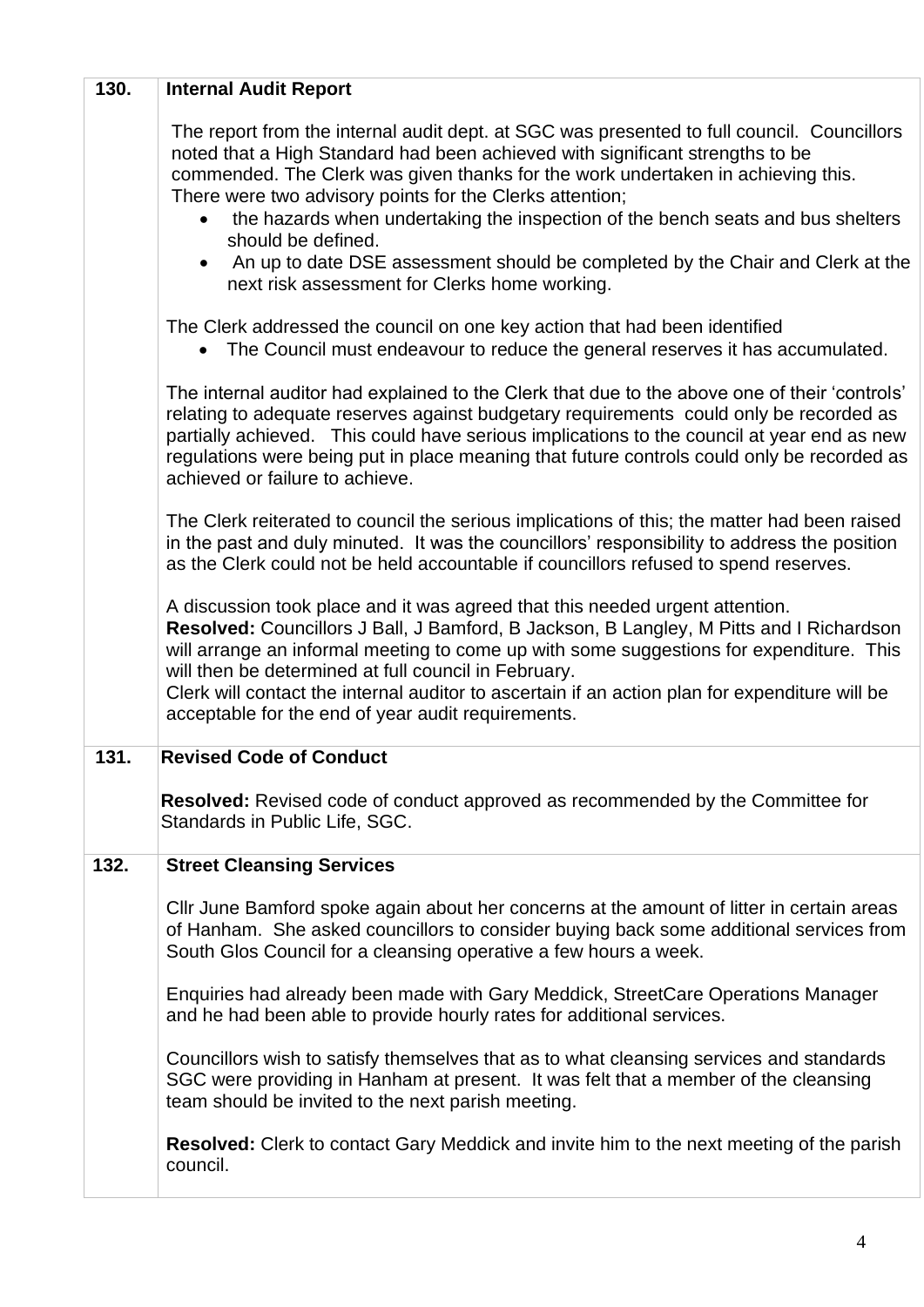| 133. | <b>Friday Night Project</b>                                                                                                                                                                                                                                                                                                                                                                                                                                                                                                                                                                                                                                                                                                                                                                                                                                                                                                                                                                                                                                                                                                                                                                                                                                                                                                                     |
|------|-------------------------------------------------------------------------------------------------------------------------------------------------------------------------------------------------------------------------------------------------------------------------------------------------------------------------------------------------------------------------------------------------------------------------------------------------------------------------------------------------------------------------------------------------------------------------------------------------------------------------------------------------------------------------------------------------------------------------------------------------------------------------------------------------------------------------------------------------------------------------------------------------------------------------------------------------------------------------------------------------------------------------------------------------------------------------------------------------------------------------------------------------------------------------------------------------------------------------------------------------------------------------------------------------------------------------------------------------|
|      | Councillors considered the request from Hanham Abbots PC to form a working group with<br>representatives from both parish councils to discuss the proposals for change.                                                                                                                                                                                                                                                                                                                                                                                                                                                                                                                                                                                                                                                                                                                                                                                                                                                                                                                                                                                                                                                                                                                                                                         |
|      | Resolved: Request approved, representatives will be Cllrs John Ball, June Bamford,<br>Brenda Langley and Bernard Jackson. Meeting set for Thursday 16 <sup>th</sup> Feb at 7.00pm in the<br>Ridgeway Room, Hanham Comm Centre. Clerk to liaise with Claire, Clerk to HAPC<br>Resolved: The Clerk was asked to contact Hannah at CYN to obtain a concise list of<br>changes that they would like the parish councils to consider.                                                                                                                                                                                                                                                                                                                                                                                                                                                                                                                                                                                                                                                                                                                                                                                                                                                                                                                |
| 134. | <b>Matters Arising from Previous Meetings</b>                                                                                                                                                                                                                                                                                                                                                                                                                                                                                                                                                                                                                                                                                                                                                                                                                                                                                                                                                                                                                                                                                                                                                                                                                                                                                                   |
|      | a) Newsletter. Ongoing, draft to be prepared.<br>b) Councillor Vacancy, Mount Ward. Closing date for a bi-election request with electoral<br>services 9 <sup>th</sup> January 2020. If council can co-opt this will take place at the February<br>meeting of Hanham PC. Matter ongoing.<br>Resolved: Process for future co-options approved in line with SLCC template.<br>c) Memorial Garden, maintenance. Ongoing, Tina Rainey at SGC had yet to confirm<br>when the schedule of works will begin.<br>d) Swift Sports Coaching. Councillors will consider funding this as a sole venture; this<br>depends on costs and venue.<br>Resolved: Clerk to contact Swift Sports to clarify costs and their willingness to continue<br>with events in Hanham<br>e) VE Day 75 <sup>th</sup> Anniversary Celebrations. Cllr Ball reported that, after further enquiries, it<br>was too late to arrange a community event. A lot of trades' people that had been<br>approached already had commitments at other VE Day events. A discussion took<br>place regarding the installation of an established tree and plaque to mark the event<br>instead. It was suggested that the roundabout on the junction of High Street/Memorial<br>Road could be an option.<br><b>Resolved:</b> Clerk to contact Lee Hayward at SGC to discuss options. Matter ongoing |
| 135. | Reports from Parish Council representatives from other meetings                                                                                                                                                                                                                                                                                                                                                                                                                                                                                                                                                                                                                                                                                                                                                                                                                                                                                                                                                                                                                                                                                                                                                                                                                                                                                 |
|      | Cllr Jackson - High Street Traders Meeting.<br>Cllr Jackson- Hanham Comm Centre Board of Trustees meeting.                                                                                                                                                                                                                                                                                                                                                                                                                                                                                                                                                                                                                                                                                                                                                                                                                                                                                                                                                                                                                                                                                                                                                                                                                                      |
| 136. | <b>Correspondence from South Gloucestershire Council</b>                                                                                                                                                                                                                                                                                                                                                                                                                                                                                                                                                                                                                                                                                                                                                                                                                                                                                                                                                                                                                                                                                                                                                                                                                                                                                        |
|      | None                                                                                                                                                                                                                                                                                                                                                                                                                                                                                                                                                                                                                                                                                                                                                                                                                                                                                                                                                                                                                                                                                                                                                                                                                                                                                                                                            |
| 137. | <b>Correspondence from other sources</b>                                                                                                                                                                                                                                                                                                                                                                                                                                                                                                                                                                                                                                                                                                                                                                                                                                                                                                                                                                                                                                                                                                                                                                                                                                                                                                        |
|      | Email from Hanham Abbots PC giving thanks for the £500.00 contribution towards<br>a)<br>Hanham Common Fayre.                                                                                                                                                                                                                                                                                                                                                                                                                                                                                                                                                                                                                                                                                                                                                                                                                                                                                                                                                                                                                                                                                                                                                                                                                                    |
| 138. | <b>Members points of information</b>                                                                                                                                                                                                                                                                                                                                                                                                                                                                                                                                                                                                                                                                                                                                                                                                                                                                                                                                                                                                                                                                                                                                                                                                                                                                                                            |
|      | Cllr B Jackson wanted to thank councillors who assisted with the Xmas Fair in the High<br>Street and for the continued public support.                                                                                                                                                                                                                                                                                                                                                                                                                                                                                                                                                                                                                                                                                                                                                                                                                                                                                                                                                                                                                                                                                                                                                                                                          |
| 139. | Date of next meeting                                                                                                                                                                                                                                                                                                                                                                                                                                                                                                                                                                                                                                                                                                                                                                                                                                                                                                                                                                                                                                                                                                                                                                                                                                                                                                                            |
|      |                                                                                                                                                                                                                                                                                                                                                                                                                                                                                                                                                                                                                                                                                                                                                                                                                                                                                                                                                                                                                                                                                                                                                                                                                                                                                                                                                 |